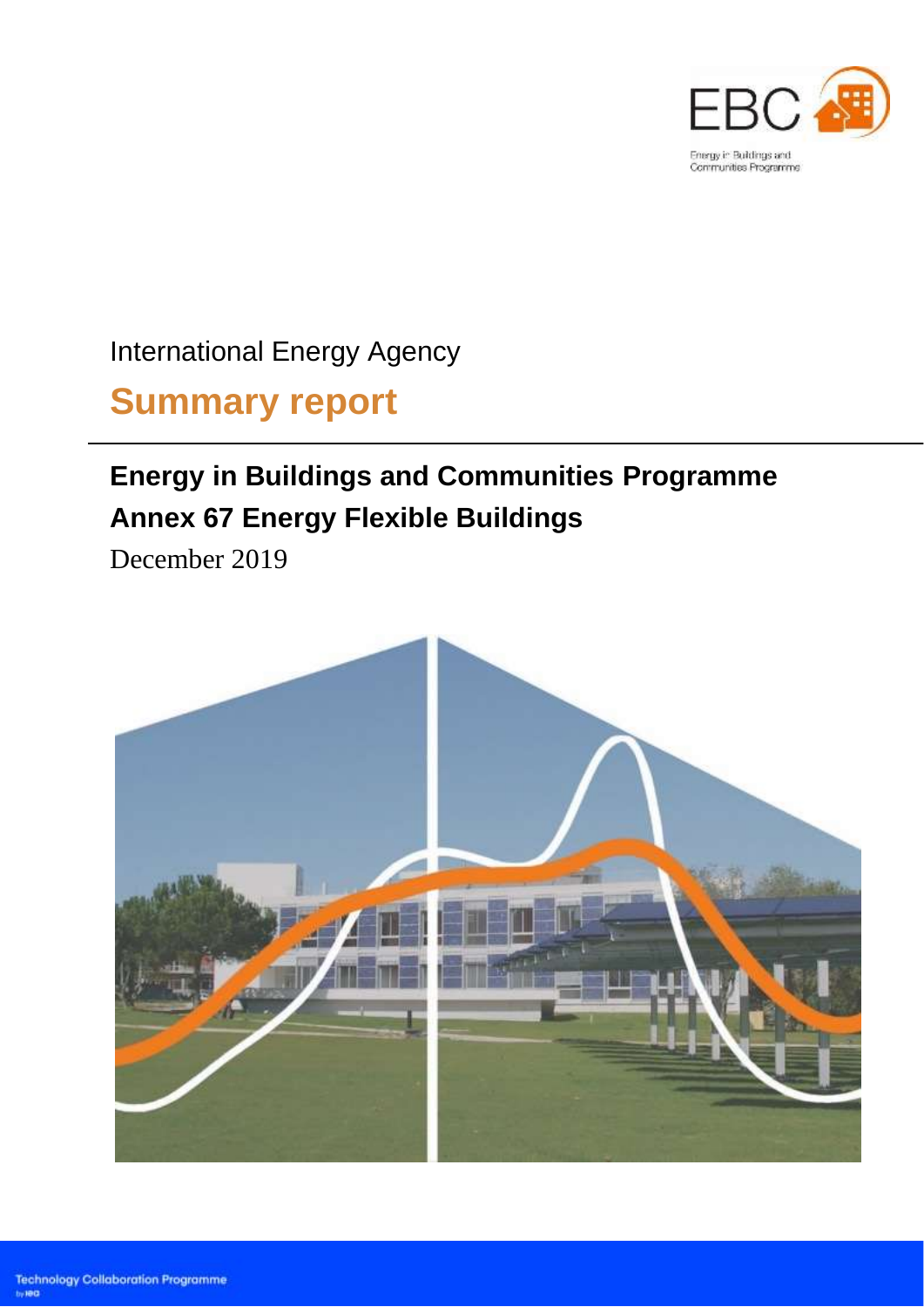## Project Summary

Increasing global energy demand, a foreseen reduction of available fossil fuels and an increasing evidence of global warming have generated a great interest in renewable energy sources (RES). However, energy sources such as wind and solar power have an intrinsic variability that can seriously affect the stability of the energy networks if they account for a high percentage of the total energy generation. Therefore, future high penetration of variable renewable energy sources forces a transition from "generation on demand" to "consumption on demand" in order to match the instantaneous energy generation. In practice, this means that the energy consumption needs to become flexible. Buildings are expected to play a central role in this transition, where consumers and "prosumers" (e.g. buildings with PV) become energy flexible in order to satisfy the generation and/or storage needs of the energy networks, either as single buildings, or as clusters of buildings.

In most developed countries, the energy use in buildings accounts for 30-40 % of the total energy consumption. A large part of the energy demand of buildings – such as the energy for space heating or cooling – may be shifted in time and may thereby significantly increase the flexibility of the demand in the energy networks.

One option for generating flexibility is to make use of the thermal mass, which is embedded in all building structures. Depending on the amount, distribution, speed of charging/discharging, etc. of the thermal mass it is possible to shift the heating or cooling demand in time for a certain period without jeopardizing the thermal comfort of the occupants. Typically, the time constant of buildings varies between a few hours to several days depending on the amount and exploitability of the thermal mass together with the heat loss, internal gains, user pattern and the actual climate conditions. In addition, many buildings use different kinds of distributed energy storages (e.g. water tanks, and electrical batteries), which may add to the energy flexibility of the buildings. One such typical storage is the domestic hot water tank, which might be excess pre-heated before a low energy level situation. The excess heat may be used for space heating but may also be used for white goods such as hot-fill dishwashers, washing machines and tumble dryers in order to decrease and shift their electricity need.

Although various investigations of buildings in the Smart Grid/Smart Energy context have been carried out, research on the relationship between energy flexibility in buildings and future energy networks is still in its early stages. There was no overview or insight into how much energy flexibility different types of building and their usage may be able to offer to the future energy systems.

As energy flexibility in buildings for many is a rather new research area, there was a need for development of a terminology. On one hand the terminology should be easily understood by the building community, who should provide the energy flexibility, and on the other hand it should also allow the grid side to understand how the flexibility may be utilized to stabilize the energy networks. For the latter, there is a need for applicable flexibility indicators that characterize the buildings in such a way that it is possible to determine how a building, or clusters of buildings, may provide flexibility services to the energy networks.

A building' potential for energy flexibility depends on many different factors including the type of building, the types of energy service systems in the building, the control system, the state of the storage but also on the climate where the building is situated, the time of day and year, and the acceptance of the users and owners of the building. The value of energy flexibility is further determined by the needs of the surrounding energy networks to which the building may provide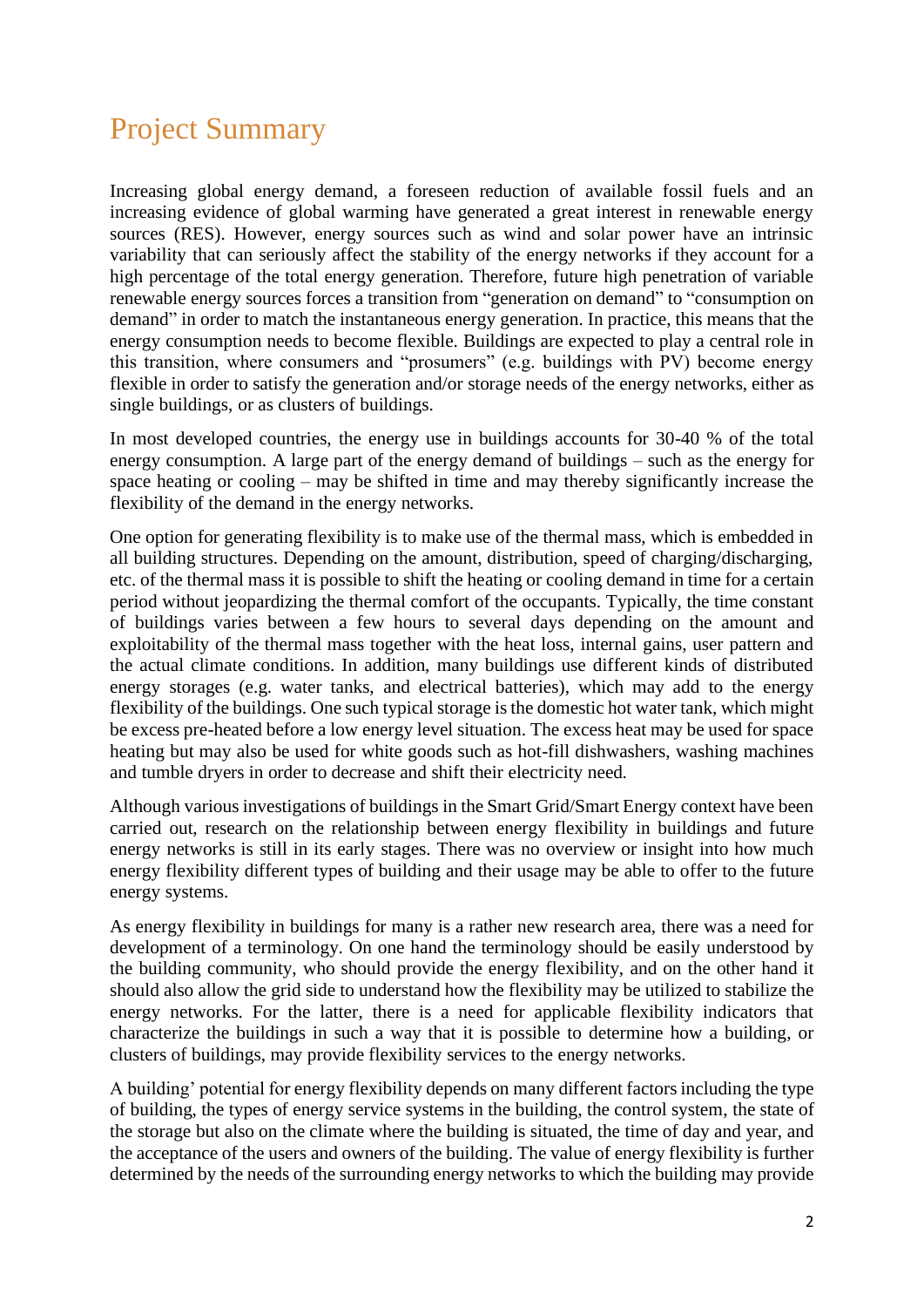flexibility services. There is, therefore, a need for a consistent approach for characterizing the available energy flexibility of any building. In Annex 67 such a methodology has been developed and demonstrated. The methodology is based on a Flexibility Function by which it is possible to estimate the potential energy flexibility of buildings while exposed to a varying Penalty signal (e.g. price signal or  $CO<sub>2</sub>$  content of the energy in the energy networks), which describes the conditions in the surrounding energy networks. The result are the Expected Flexibility Saving Index and the Flexibility Index, which states how well the building(s) respond to the requirements of the energy networks seen from the building and network side respectively.

When utilizing the energy flexibility in buildings the comfort and economy of the buildings are influenced. If the owner, caretaker and/or users of a building are not interested in delivering energy flexibility to the surrounding energy networks, it does not matter how energy flexible the building is as the building will not be an asset for any energy networks. It is, therefore, very important to investigate and understand which barriers exist for the stakeholders of buildings and how the stakeholders may be motivated to allow their buildings to contribute with energy flexibility to stabilize the future energy networks. Strategies to benefit both the total energy system and the customers are, therefore, important. The roles, motivations, and barriers for different stakeholders in energy flexible buildings have in Annex 67 been investigated based on sixteen case studies. By systematically studying the motivations and barriers revealed in the sixteen case studies, suggestions on how to strengthen the motivations and how to eliminate or reduce the barriers have been developed. It is shown that, although 'consumer driven/centred' approaches have been emphasized in recent years, policy makers are still the lead stakeholders for strengthening opportunities and eliminating barriers for making energy flexibility from buildings available for supporting the future energy systems.

Simulation is a powerful tool when investigating the possible energy flexibility in buildings. Simulations make it easy to quickly test many different control strategies, among which some may not be practical in the real world. Control strategies and the combination of components should, therefore, also be tested in test facilities under controllable, yet realistic, conditions, where the studied systems are real physical components while the boundary conditions (e.g. the weather and occupant behaviour) are virtual. These types of Hardware-in-the-loop test facilities have been utilized in Annex 67. Heat pumps and other components were for example tested with the energy demand of virtual buildings and exposed to virtual weather and grid conditions. Valuable insights into how to run Hardware-in-the-loop test facilities end a greater understanding of the performance of different types of systems aimed at providing energy flexibility services to the energy networks have been obtained. Subsequently, recommendations on how to test energy flexibility have been outlined.

33 examples (both modelled and measured) on how to obtain energy flexibility from buildings have been documented and this collection of examples is considered to be a unique source of inspiration when considering the energy flexibility of buildings.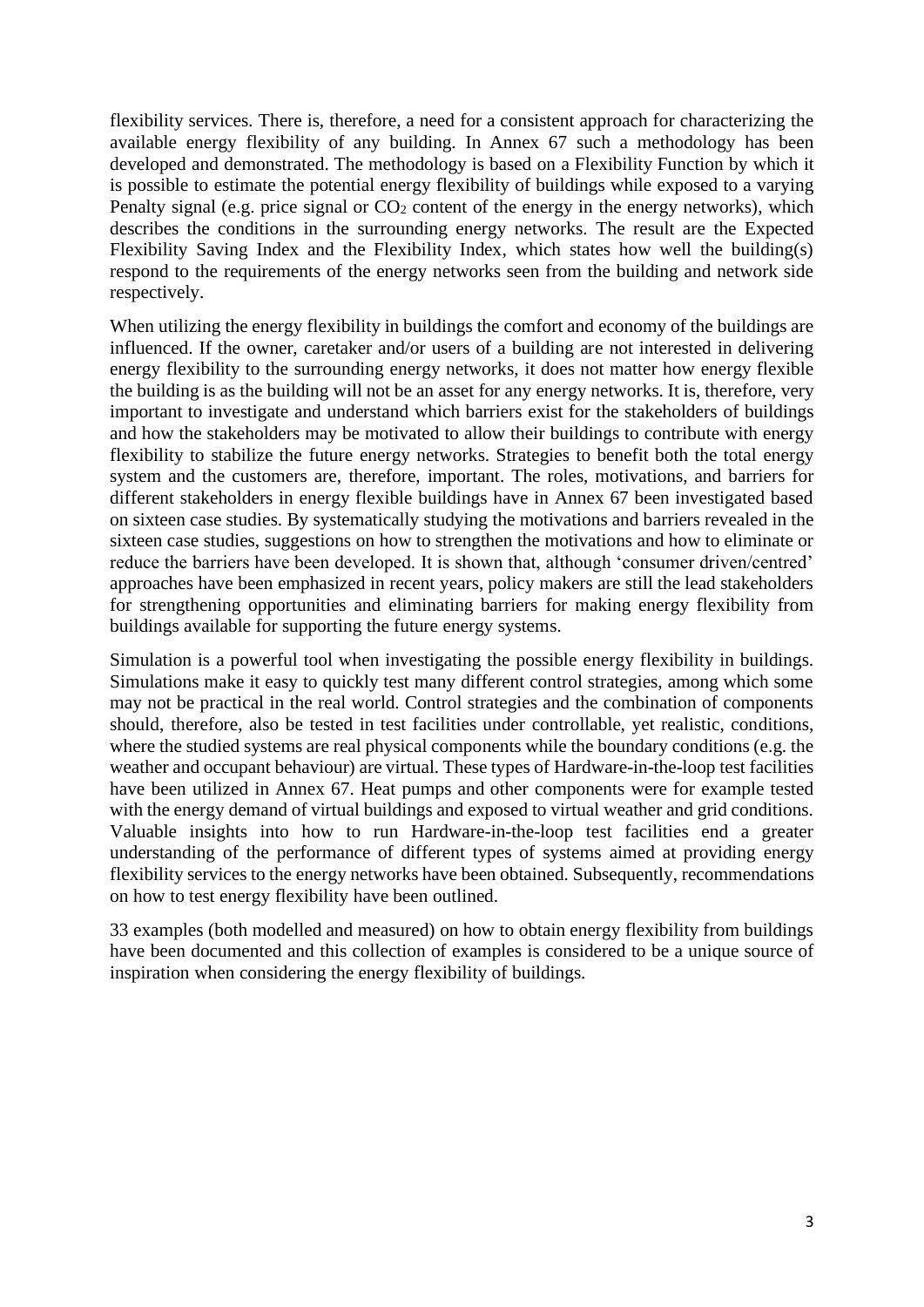### **Project duration**

June 2014-November 2019

#### **Operating Agent**

Søren Østergaard Jensen Danish Technological Institut Energy and Climate Department Gregersensvej DK-2630 Taastrup, DENMARK + 45 7220 2488 [sdj@teknologisk.dk](mailto:sdj@teknologisk.dk)

#### **Participating countries**

Austria, Belgium, Canada, P.R. China, Denmark, Finland, France, Germany, Ireland, Italy, The Netherlands, Norway, Portugal, Spain, Switzerland, UK

#### **Further information**

[www.iea-ebc.org](http://www.iea-ebc.org/) or annex67.org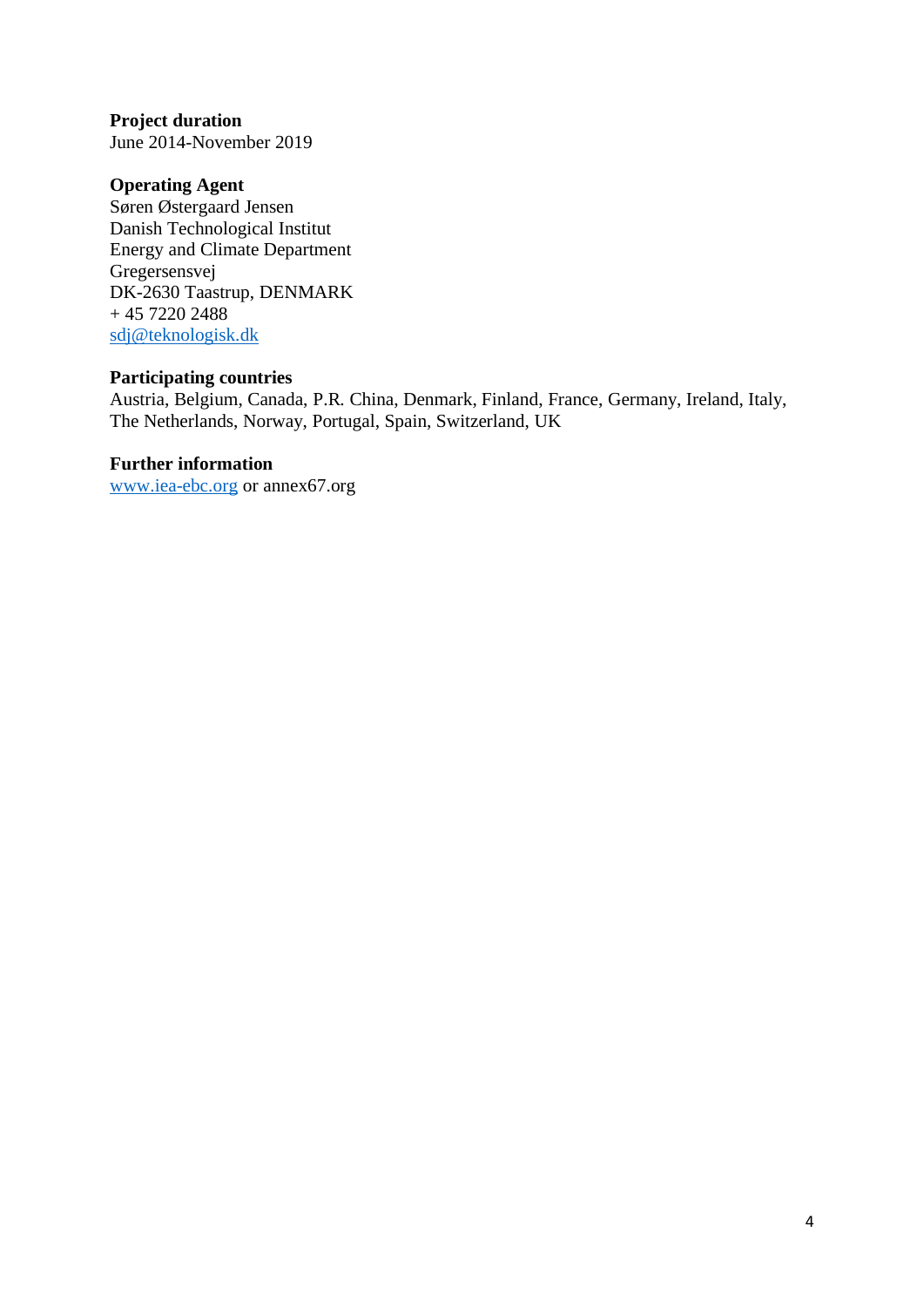## Project Outcomes

#### **1. Background**

The development in building technologies has during the last few decades been concentrated on obtaining a sufficient indoor comfort level and on increasing the energy efficiency of buildings including the energy service systems. In many countries this has been forced by continuous strengthening of the building regulations – in e.g. EU regulated via the Energy Performance of Buildings Directive (EPBD). However, up to now, buildings have mainly been considered as passive consumers (and in the later years also passive producers) of energy where the surrounding energy networks (electricity, gas, district heating/cooling) ensure a sufficient energy supply. This has started to change as the stability of the power grids was ensured by central fossil fuelled energy plants, which many countries have decided to phase out and replace with renewable energy sources (RES). Most RES have, however, an intrinsic variability that seriously affect the operation and stability of the energy networks. There is, therefore, a need for a transition from "generation on demand" to "consumption on demand" in order to match the instantaneous energy generation from RES. In practise this means that the energy consumption needs to become flexible.

Buildings will need to transition from being passive consumers/producers to be active consumers/producers, which are able to adjust their energy consumption according to the actual level of energy in the energy networks. They need to consume more during periods with more renewable energy in the networks e.g. by storing energy, and/or reduce the energy consumption during shortages of energy in the networks. Buildings needs to become energy flexible. As energy flexibility of buildings for most is a new concept, there is a need for a knowledge increase and a knowledge transfer on how to obtain, control and characterize energy flexibility from buildings.

Therefore, the objectives of Annex 67 were:

- development of a common terminology, a definition of 'energy flexibility in buildings' and a classification method;
- investigation of user comfort, motivation and acceptance associated with the introduction of energy flexibility in buildings;
- analysis of the energy flexibility potential in different buildings and contexts, and development of design examples, control strategies and algorithms;
- investigation of the aggregated energy flexibility of buildings and the potential effect on energy networks; and
- demonstration of energy flexibility through experimental and field studies.

### **2. Energy Flexibility in buildings**

Energy flexibility of buildings is typically obtained by decoupling energy demand and energy delivery using storage in the building to shift the energy use e.g. from periods with a high price for the energy to periods with a low price. Energy flexibility can also be obtained by peak shaving of the energy demand without a later need of restoring the situation with extra use of energy – e.g. dimming of lights or switching off an appliance.

Different ways of obtaining energy flexibility are illustrate in Figure 1. Seen from the right: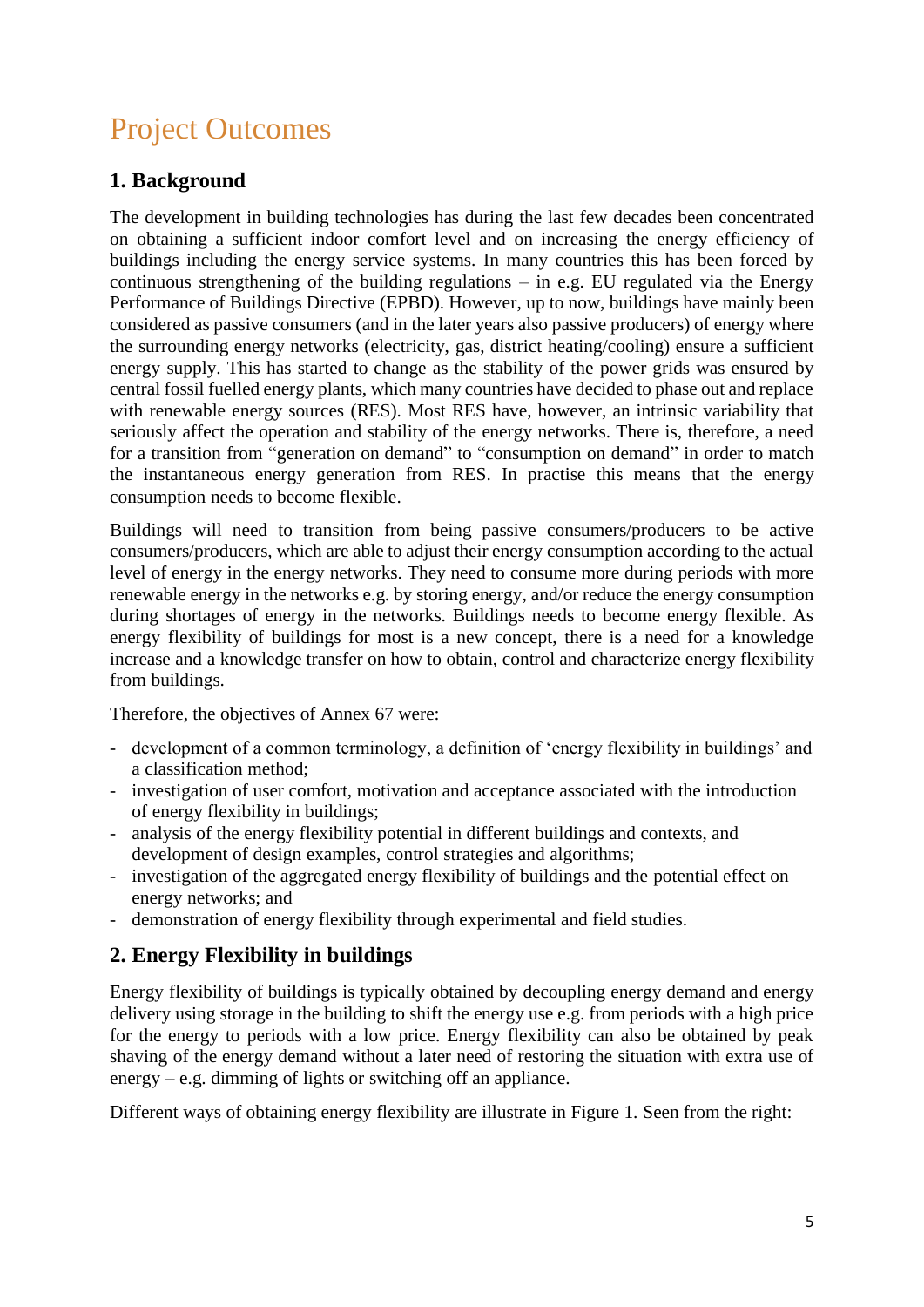

Figure 1 Sources for obtaining energy flexibility [6].

- Building mass: walls, floors (especially underfloor heating), ceilings and furniture of buildings contain a certain mass and thereby a certain thermal capacity, which can be utilized to store energy. During a shortage of energy, the heating or cooling system can, therefore, be switched off for a period without decreasing the comfort of the users. The possible duration of such a period depends on the thermal mass and the heat loss of the buildings but can range from a few hours up to a couple of days. However, care should be taken, as the storage is directly connected to the indoor climate and the thermal comfort must not be jeopardized.
- Thermal storage: this refers to active storage systems that are not part of the building's thermal mass. This can be water in domestic hot water (DHW) storage, buffer tanks between supply and delivery e.g. a heat pump and the space heating system (radiators or underfloor heating), but can also be indoor swimming pools. The storage can, instead of water, utilise PCM (phase change materials) as storage medium.
- Fuel switch: if a building utilizes different fuels (e.g. a gas or biomass boiler and a heat pump) energy flexibility may be obtained by using the boiler during periods where the electricity price is high (or when the production from wind turbines or solar panels is low), while using the heat pump when surplus electricity is available in the grid.
- Battery: here electricity is directly stored on site. Batteries can either be the battery of an electrical vehicle or the battery of a PV system. The battery is charged during periods when there is plenty of electricity in the grid, and discharged during periods when there is a shortage. The battery can also be used for increasing self-consumption of electricity from a PV system.
- Generation: many buildings are becoming prosumers i.e. they no longer only consume energy, they also produce energy through PV, a solar thermal system, a micro wind turbine or a CHP (combined heat and power production) plant (not shown in Figure 1).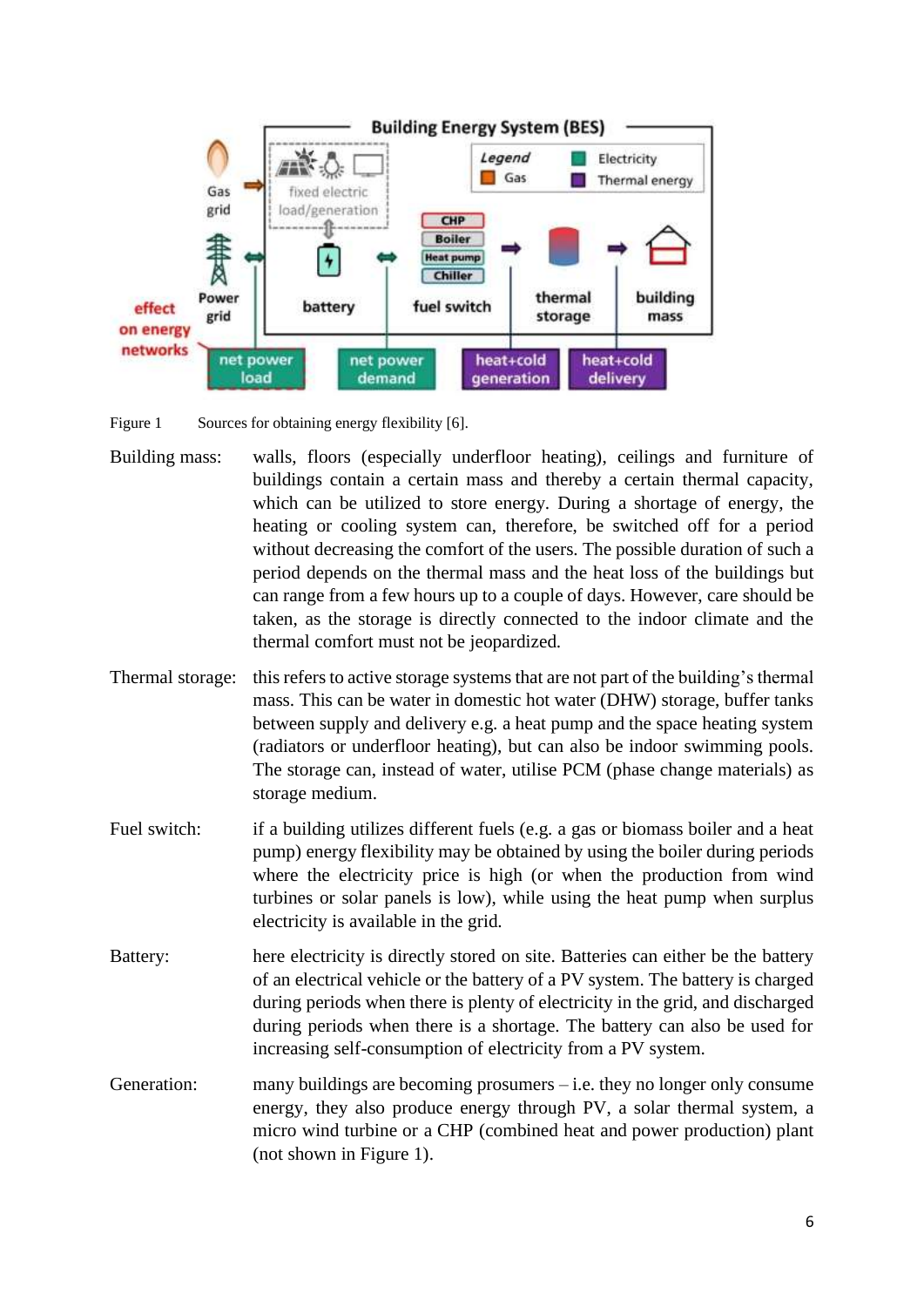Networks: a building may be connected to one or more energy networks. Buildings are typically connected to a power grid (electricity) but may in many countries also be connected to a district heating or a gas grid.

In order to take advantage of the aforementioned sources for energy flexibility efficiently, there is a need for preferably automated control. Different types of control may be utilized for obtaining energy flexibility from buildings. This control can be very simple like a heat pump being switched off every day during a predefined period, or more complex rule-based control where several constraints are included (e.g. that the heat pump is switched off during high price periods unless the indoor temperature is too low), or be advanced model-based control including forecasts of weather, occupancy behaviour (these two provide a forecast of future demand) and energy prices.

There exist many definitions on energy flexibility in buildings. Annex 67 define energy flexibility in buildings as:

*The energy flexibility of a building is the ability to manage its demand and generation according to local climate conditions, user needs and grid requirements.* 

*Energy flexibility of buildings will thus allow for demand side management/load control and thereby demand response based on the requirements of the surrounding grids.*

### **3. Characterization of Energy flexibility in buildings**

How much energy flexibility can buildings provide? The quick but correct answer is "it depends". The actual energy flexibility potential depends on the type of building, the types of energy service systems in the building, the control possibilities, the climate, the time of day and year, the acceptance of the users and owners of the building, the state of the storage, etc. Having energy flexibility which is actual useful is further determined by the needs of the surrounding energy networks to which the building is providing flexibility services.

The amount of available energy flexibility cannot be expressed with a single number as it can for energy consumption. Therefore, Annex 67 has developed a methodology including key parameters for the characterization of energy flexibility [2].

The methodology, introduced by IEA EBC Annex 67, characterizes energy flexibility by quantifying the amount of energy a building can shift according to an external forcing factor (Penalty signal), without compromising the occupant comfort conditions as well as accounting for the technical constraints of the building and its HVAC system. It acknowledges that the penalty signal acts as a boundary condition for the building. Figure 2 shows an example of the aggregated response of buildings when receiving some sort of control signal – in the following called penalty signal. Figure 2 further shows the parameters describing the response to the signal.

Consequently, the energy flexibility of a building is not a fixed static value, but varies according to environmental conditions, occupants' use of the building as well as the penalty signal, which induces a system response (see Figure 2). Hence, a building's energy flexibility is determined by its ability to shift the instantaneous energy demand to minimize the effect of the penalty signal. The penalty signal could be designed to 1) minimize the energy consumption, 2)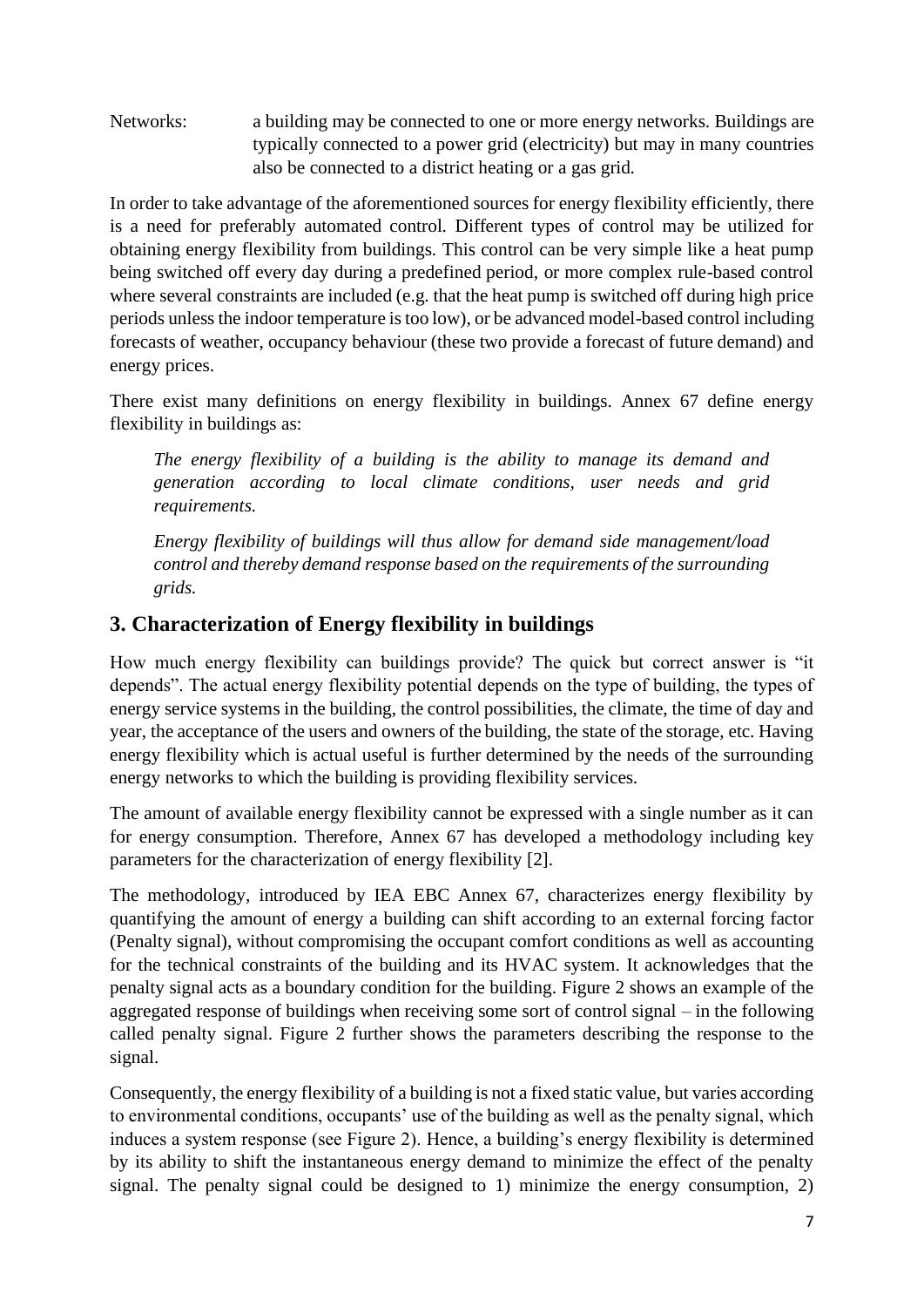minimize the cost, or 3) minimize the  $CO<sub>2</sub>$  foot-print of the building – or a combination of those criteria.



Figure 2. Example of aggregated response when some buildings receive a penalty signal – here a price signal [7]. The parameters in figure are:  $\tau$  is the time from the signal being submitted to when an action starts, α is the period from the start of the response to the max response, ∆ is the max response, β is the duration of the response, A is the shifted amount of energy, and B is the rebound effect for returning the situation back to the "reference".

The Penalty signal can either be:

- a step response (e.g. a sudden change of the price of energy) as in Figure 2 in order to test different aspects of the available energy flexibility in a building or clusters of buildings, or
- a temporal signal varying over the day and year according to the requirements of the energy networks as seen in Figure 3.

A step response test may be utilized in simulations to test the capacity of a thermal storage system for example, but may also be utilized for peak shaving in real energy networks. Temporal signals will often be used when utilizing the energy flexibility in an area of an energy network and will concurrently feedback knowledge on the available energy flexibility in this area.

Due to the variation of the conditions for obtaining energy flexibility, the focus of Annex 67 was on a methodology rather than a number. However, using the methodology, numbers may be obtained to characterize the parameters mentioned in Figure 2 and for comparison with a reference case in which no flexibility is obtained. The difference between the case with and without utilization of the energy flexibility (bottom plot of Figure 3) may be used for labelling, where buildings including their energy systems may be rated by their share of reduction on price/consumption/ $CO_2$ -emissions etc. (depending on the target of the labelling) when using penalty aware control instead of penalty unaware control.

The energy flexibility of a building can be described by a dynamic Flexibility Function (FF) – e.g. the curved line in Figure 2, which describes how the building reacts to a penalty signal that may be a price signal, the  $CO<sub>2</sub>$  content in the grid or the amount of RES in the grid. For simulations, the Flexibility Function is found based on the difference between the performance of the penalty aware building and the non-penalty aware building, as a function of the penalty signal. For real buildings, only the penalty aware performance is measured and more advanced mathematical methods are necessary in order to derive the FF [2].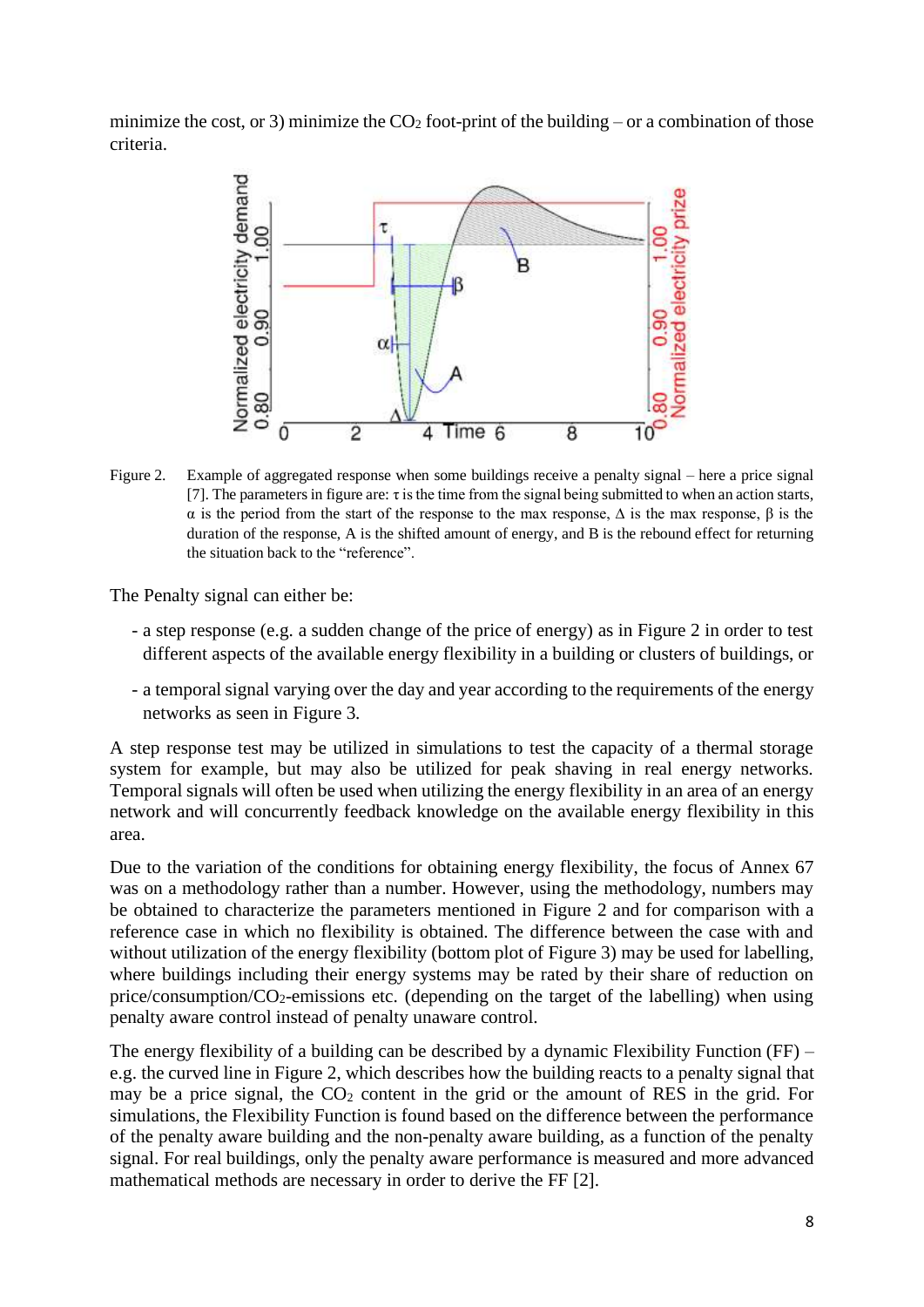

Figure 3. Top plot: the room temperature in a building is controlled by a penalty aware controller (green line) or a conventional controller (red line). Both controllers are restricted to stay within the dashed lines. Middle plot: The black columns give the penalty, while the green and red lines show when the two controllers calls for heat. Bottom plot: the accumulated penalty for each of the controllers. The penalty aware controller results, for the considered period, in 20 % less emission of  $CO<sub>2</sub>$  compared to the traditional controller [7].

Figure 4 shows the FF for three different buildings. Building 1 has a large time constant (e.g. a low energy building with a significant amount of thermal mass), while building 3 has a very low time constant (e.g. a poorly insulated building with resistant heating). Building 2 has a medium time constant.



Figure 4. The Flexibility Function for three different buildings [7].

The FF can be used to investigate how a building may support a specific grid. Figure 5 shows three different grids: one with a large amount of wind power, one with much solar power, and one with large peaks (ramps) in the morning and afternoon. Figure 5 shows an example of dynamic penalty signals for such grids, where a penalty of 1 means that there is little or no wind or solar power in the grid or that there are ramping (peak) problems.

Based on the FF for the buildings and the dynamic penalty signal, it is possible to calculate an Expected Flexibility Savings Index (EFSI), which basically states the saving potential (cost or CO2) of the three buildings when located in different energy networks with different needs. Table 1 shows the EFSI in % savings for the three buildings in Figure 4 when situated in the three grids shown in Figure 5.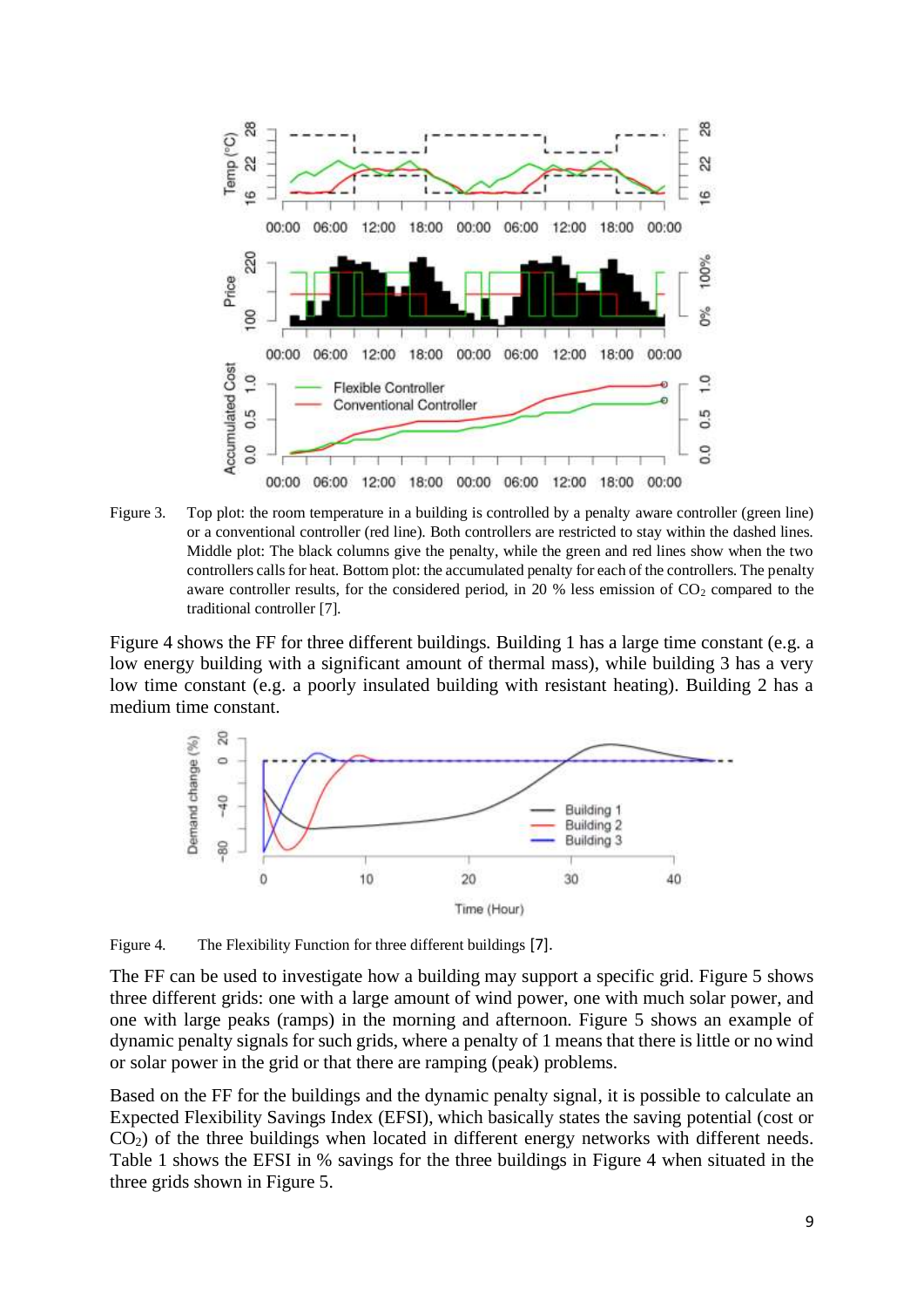

Figure 5. Penalty signals based on wind and solar power production in Denmark during 2017. Ramp penalty based on consumption in Norway during the same period (this situation is also typical for district heating networks) [7].

Table 1 shows that the building with the large time constant is best suited for a grid with much wind power - an EFSI of 11.8 % compared to 3.6 % and 1.0 % for the two other buildings. The reason is that there often is wind or nearly no wind for several days, so energy needs to be stored for several days. Building 3 with the fast reaction is best suited for a grid with short peak problems, while building 2 with a medium time constant best supports the grid with daily swings in the amount of RES (solar power) in the grid.

Table 1 shows the potential savings in cost or  $CO<sub>2</sub>$  depending on the applied penalty signal. However, the grid operators are typically more interested in knowing how much of the problems in the grid the buildings may help solve. Again based on the FF (Figure 4) and a well-chosen penalty signal similar to those shown in Figure 5, but focusing on solving the problems in the networks, the Flexibility Index (FI) may be calculated for the actual grid, describing the extent to which each of the buildings are able to solve the grid problems. Table 2 gives the FI in % for the considered examples.

| Building | Wind $(\% )$ | Solar $(\%)$ | Ramp $(\%)$ |
|----------|--------------|--------------|-------------|
|          |              |              | 6.0         |
|          | 3.6          | 14.5         | 10.0        |
|          |              | 5.0          | 184         |

Table 1. EFSI for each of the three buildings based on the dynamical penalty shown in figure 5.

|  | Table 2. FI for each of the three buildings based on the dynamical penalty shown in figure 5. |  |  |  |  |  |  |  |  |
|--|-----------------------------------------------------------------------------------------------|--|--|--|--|--|--|--|--|
|--|-----------------------------------------------------------------------------------------------|--|--|--|--|--|--|--|--|

| Building | Wind $(\% )$ | Solar $(\%)$ | Ramp $(\%)$ |
|----------|--------------|--------------|-------------|
|          | 35.1         |              | 18.9        |
|          | 10.2         | 24.0         | 37.5        |
|          |              |              |             |

Table 2 shows how much the buildings are able to correspond to problems in the grid. During 35 % of the time, Building 1 is able to help the grid with a fluctuating amount of wind energy, while Building 3 in 71 % of the cases can provide energy flexibility to a grid with ramp problems. It is further seen that the trend of Table 1 and 2 are similar except that the values of Table 2 are approximately 3 to 4 times higher than in Table 1. This means that if a building performs well from the grid operators' point of view it also gives the highest savings for the customer. This is a very encouraging result for actually getting consumers to accept participating in the stabilization of the future energy grids, if there are mechanisms for appropriately compensating building owners for the services they can provide.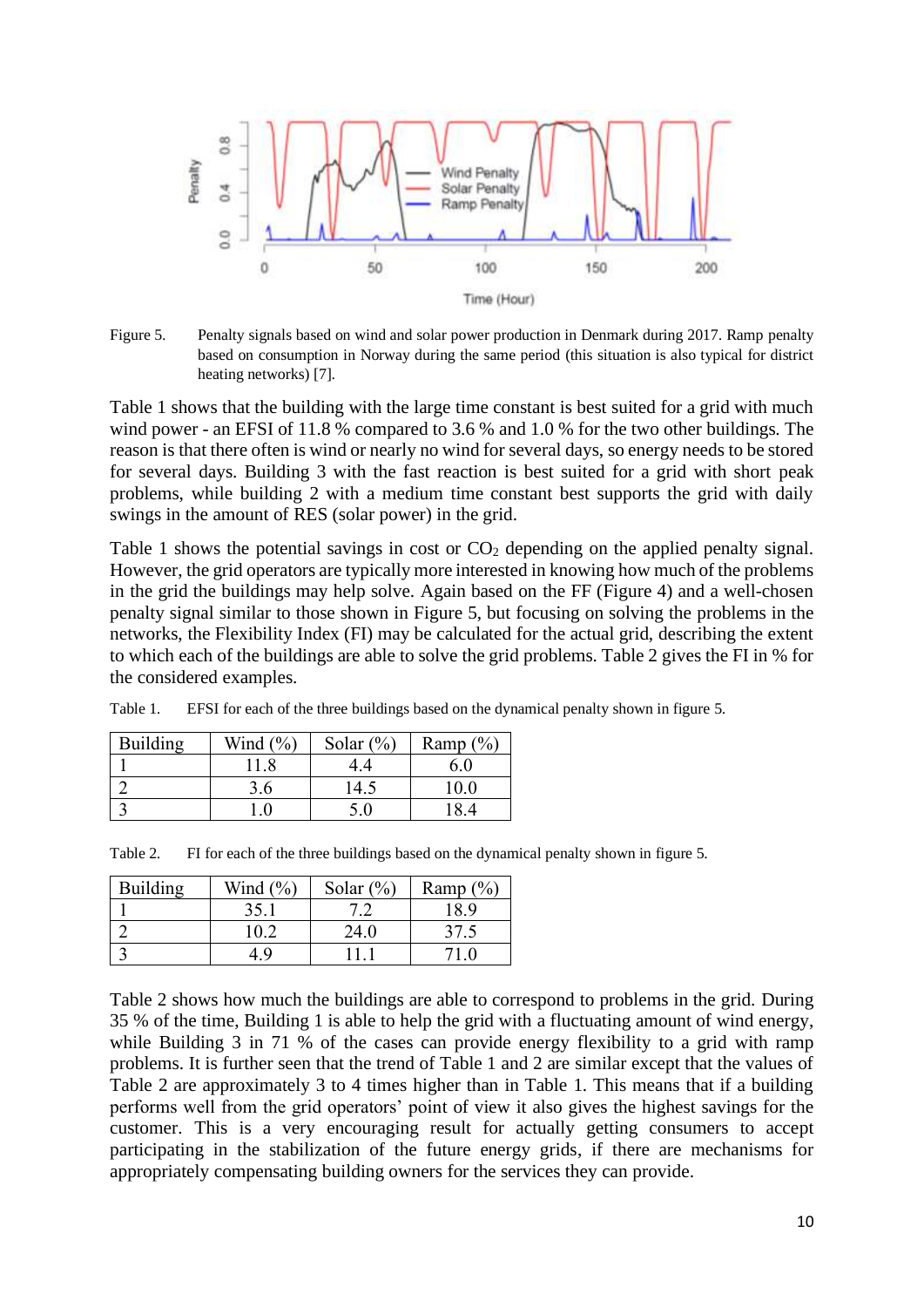During the course of Annex 67 the EU Commission proposed to include SRIs (Smart Readiness Indicators) in the EPBD. The aim of SRIs is to rate the readiness of the building to adapt its operation to the needs of the occupant and the grid, and to improve its performance, which is clearly in line with the objectives of Annex 67. Annex 67 participated as a stakeholder in the first study on SRIs and produced a position paper [8]. The viewpoint of Annex 67 is that there is a need for an approach that takes in to account the dynamic behaviour of buildings rather than a static counting and rating of control devices as proposed by the SRI study. It is more important to minimize the  $CO<sub>2</sub>$  emissions from the overall energy networks than to optimize the energy efficiency of the single energy components in a building.

#### **4. Stakeholders perspective**

Stakeholder acceptance and behaviour are crucial to the success of strategies for energy flexibility in buildings. Without careful design and implementation, introducing energy flexibility has the potential to disrupt occupant lifestyles, building systems for thermal comfort and health, as well as potentially increasing cost and/or energy consumption. Stakeholder acceptance and behaviour may also be a barrier, but this can be reduced or overcome, if the related stakeholders are informed about flexibility measures and support the measures that are introduced. Knowledge about the acceptance and behaviour of the stakeholders are, therefore, an important outcome of Annex 67 as some solutions, although technically sound, may not be feasible as the consequences for the involved stakeholders may not be acceptable.

There are a wide range of different stakeholders who may be affected by energy flexibility measures: end-users (occupants of buildings), building owners, facility managers, Energy Service Companies (ESCOs), developers, architects, contractors, and product/system suppliers. The energy flexibility is ultimately useful for aggregators, DSOs (Distribution System Operators – both for power and district heating systems) and TSOs (Transmission System Operators). It is important to establish a comprehensive understanding of acceptance, behaviour, and motivation at different levels of involvement for the relevant stakeholders. In Annex 67 various methodologies, including questionnaires and interviews, have been utilized to understand stakeholders' acceptance, behaviour, and motivation at different levels of involvement in energy flexible buildings.

The flexibility resources and potentials are different for different types of buildings. Building asset managers have different needs and behaviours compared to building owners, end users, electricity providers and energy production stakeholders. Thus, it is essential to understand the needs of various stakeholders. Shaping stakeholder needs and preferences are a variety of policy and market structures including, incentive programs, national regulations, local policies, and energy and construction market characteristics.

General and specific laws and rules, specific exemptions, covenants and agreements can be deployed to engage building stakeholders to comply with energy stakeholders' demands, or vice versa. These could, for example, include energy balancing targets, minimum renewable energy share standards, and requirements for energy flexibility or the promotion of technical solutions such as building energy management systems. Economic instruments can also be deployed to help motivate stakeholders into action: grants, subsidies, beneficial loans, revolving funds and tax incentives for investments are all possible policy instruments that lead to an improvement in the adoption of energy flexible buildings. Also, disincentives might be applied like tariff structures, where higher consumption of energy leads to higher tariffs, a mortgage system or real estate tax system.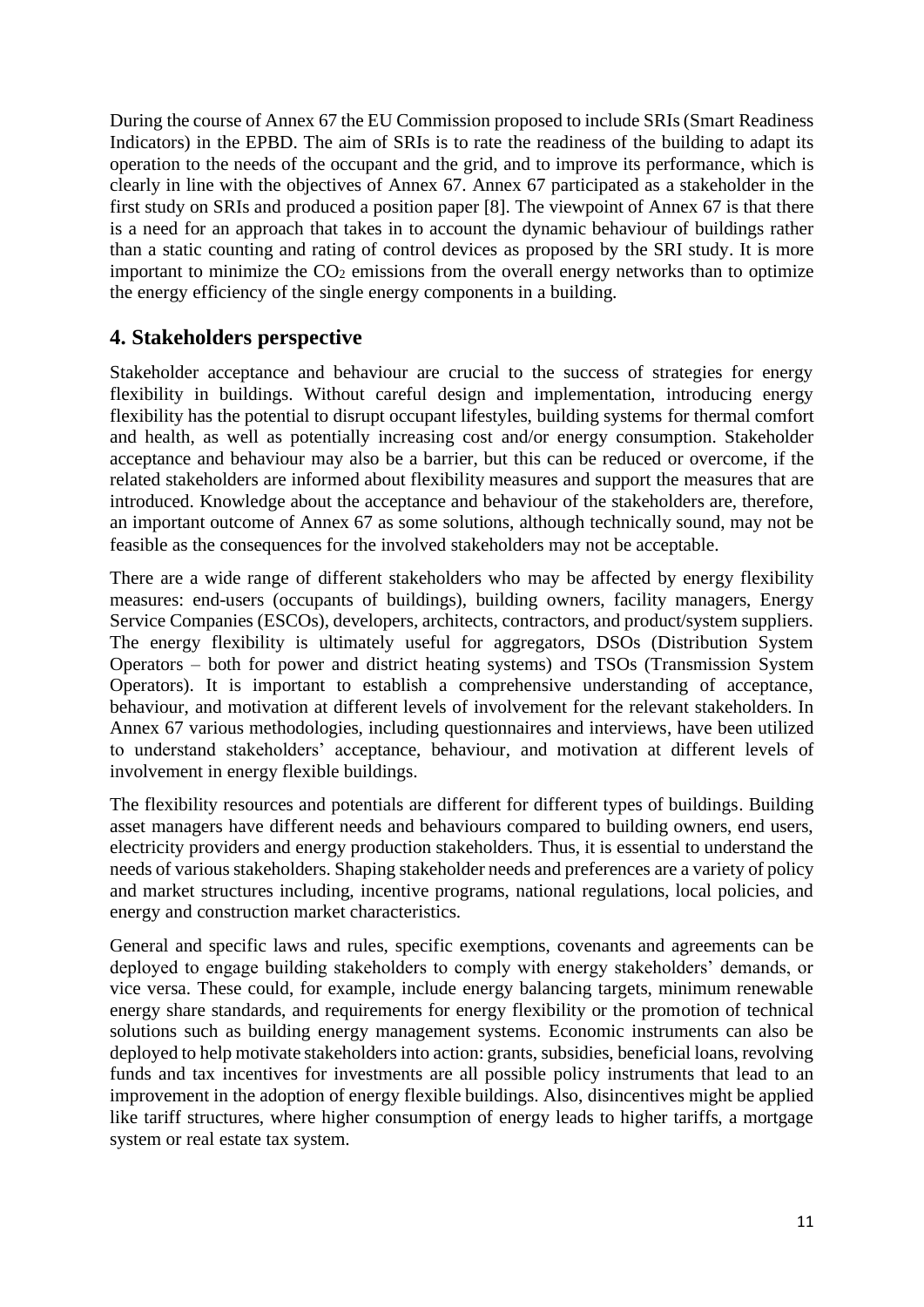In addition, the involvement of governments and regulators in aggregation can provide incentives and increase demand response (DR) awareness and participation. However, the aggregation market is still immature in many countries, and the regulations and policies of aggregation markets vary across countries. For instance, in Europe, the countries Belgium, France, Ireland, and the UK have created the regulative framework to enable both DR and independent aggregators, whereas other European countries have not yet engaged with DR reforms, e.g. Portugal and Spain.

The European Commission recently proposed new Directives covering measures relating to energy efficiency, renewables, and also changes to reorganize the electricity market and tackle energy poverty. It is expected that the upcoming Directives will support the implementation of energy flexibility. For example, the implementation of the revised European Performance of Buildings Directive already introduced the needed deployment of "smart grid ready" buildings in the Member states. Therefore, the business models exploiting aggregation potentials for buildings need to be based on emerging international policies, national regulations and visions regarding energy market restructuring.

The roles, motivations, and barriers for different stakeholders in energy flexible buildings have in Annex 67 been investigated based on sixteen case studies. By systematically studying the motivations and barriers revealed in the sixteen case studies, suggestions on how to strengthen the motivations and how to eliminate or reduce the barriers have been listed. The recommendations for related stakeholders are presented in [3]. It is shown that, although 'consumer driven/centred' approaches have been emphasized in recent years, policy makers are still the lead stakeholders for strengthening opportunities and eliminating barriers in the energy system.

#### **5. Control of Energy Flexibility in buildings**

Since buildings in many cases are unpredictable consumers of energy, optimization-based control is a key technology in next-generation energy efficient building systems. Traditional control strategies are still being used even with the development of better alternatives presented over the past years. In addition, the majority of studies focus on independent components of the building rather than building-wide optimization, neglecting the potential efficiency improvements to be exploited for the entire system in order to achieve significant energy savings and energy flexibility.

It is necessary to consider important factors such as occupant behaviour patterns, weather conditions, thermal properties and their complex interactions, without compromising the occupants' comfort. In order to use the potential of both commercial and residential buildings as providers of energy flexibility to the smart energy networks, it is further fundamental to redesign the way a building and its HVAC (heating, ventilation and air condition) system is controlled.

Furthermore, the building-wide optimization is a non-linear and multivariate problem having no unique solution where competitive objectives arise in practice, involving interdependent issues distributed among multiple building climate zones. In this way, the coordinated operation of interconnected subsystems performing autonomous control is essential to achieve the overall system goals.

In this context, where the control process of buildings should be optimized, there is a need to seek new methods and technologies that provide fast and optimized management and control. Appropriate methods must be efficient and robust, performing inter-context considerations ensuring reliability and security in the operating conditions of the system.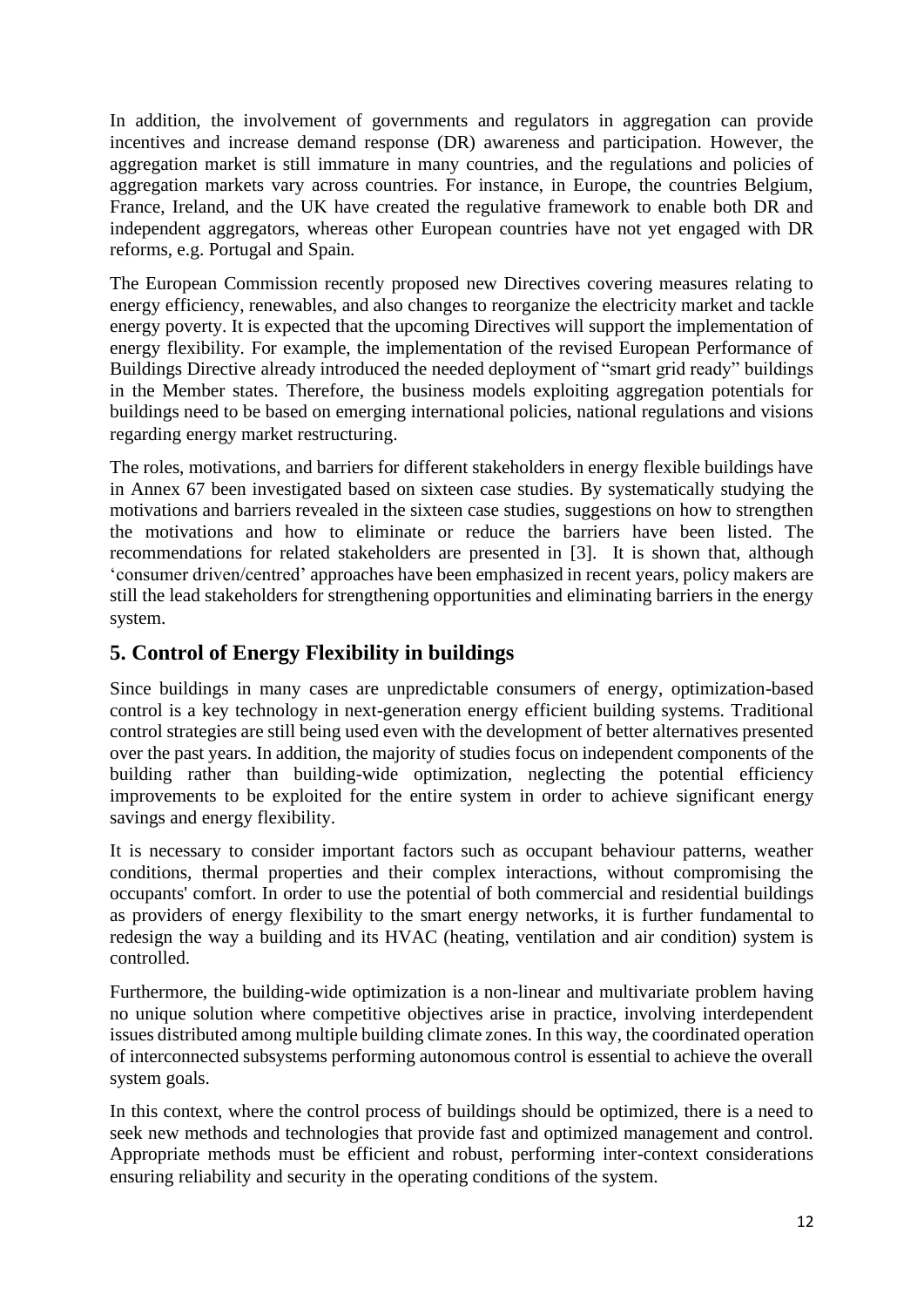In order to achieve an overall optimization of the building energy performance, control architectures must be developed, enabling the estimation of weather, occupancy behaviour trends and energy consumption within each building zone. More importantly, control methods are multi-variable systems that can exploit the interactions between states to optimize performance, making buildings more adaptive to system variations and reducing the energy and environmental cost. In addition, the sensor information helps to better understand the building performance and the provided services, like air-conditioning, lighting and heating and their equivalent parameters, as well as its indoor environmental quality and comfort level in a realtime format.

In order to model/simulate the energy flexibility in buildings, it is necessary to define control strategies. Different studies described in [4] investigate algorithms for efficient implementation of strategies for realizing the energy flexibility in buildings, including strategies for storage capacities (thermal and electrical) and local renewables sources, like PV panels. Different control algorithms and strategies are introduced, ranging from simple low-level control of single devices, to more complex control of several devices, and further to decision making based on different types of forecast (weather, energy prices, and occupancy).

#### **6. Test of Energy Flexible components and systems**

Test and demonstration in real buildings is preferable when evaluating new concepts like energy flexibility in buildings in order to convince the stakeholders of the validity of the concept. However, there are many non-controllable variables in a real building, which makes it difficult to draw reliable, significant conclusions - unless the concept is demonstrated in several buildings. Moreover, test and demonstration in real buildings can be time consuming and very expensive.

Simulation is, in comparison cheap and fast, so that parametric studies can easily be performed. However, since all inputs and the environment are often specified in a very simple way, this may lead to conclusions that are not applicable in real life.

Many components are exposed to certified tests in order to prove their performance. These tests in laboratories give insight into important parameters of the components, which are necessary inputs for simulations. However, the tests do not answer the question of how the component will perform in a building under realistic use, as the components are tested under standardized steady-state conditions, which often do not resemble the dynamic conditions the components will be exposed to in real environments.

Hardware-in-the-loop test facilities, where parts of a system are physical components while others are virtual, establishes a bridge between the three approaches described above. Systems and energy flexibility strategies are usually developed through simulations, so there is a need for validation through tests under dynamic, real (or as close as possible to real) operating conditions. Hardware-in-the-loop test facilities represent, therefore, a necessary tool where researchers and industry can test, under controlled conditions, the performance of new systems before they are implemented in real buildings and/or field tests. Compared to field testing, dynamic tests in a controlled laboratory environment with a semi-virtual approach, offer the flexibility of imposing well-controlled and repeatable boundary conditions on the equipment, without waiting for given conditions to occur in the real world. The same system can be tested in different environments (e.g. connected to different building types, or exposed to different climatic conditions) quickly by reconfiguring the simulation of the virtual parts. Unwanted interferences (e.g. from users) can be avoided and the accuracy of measured data is generally better in a controlled laboratory than in a field study. Of course, field tests are still necessary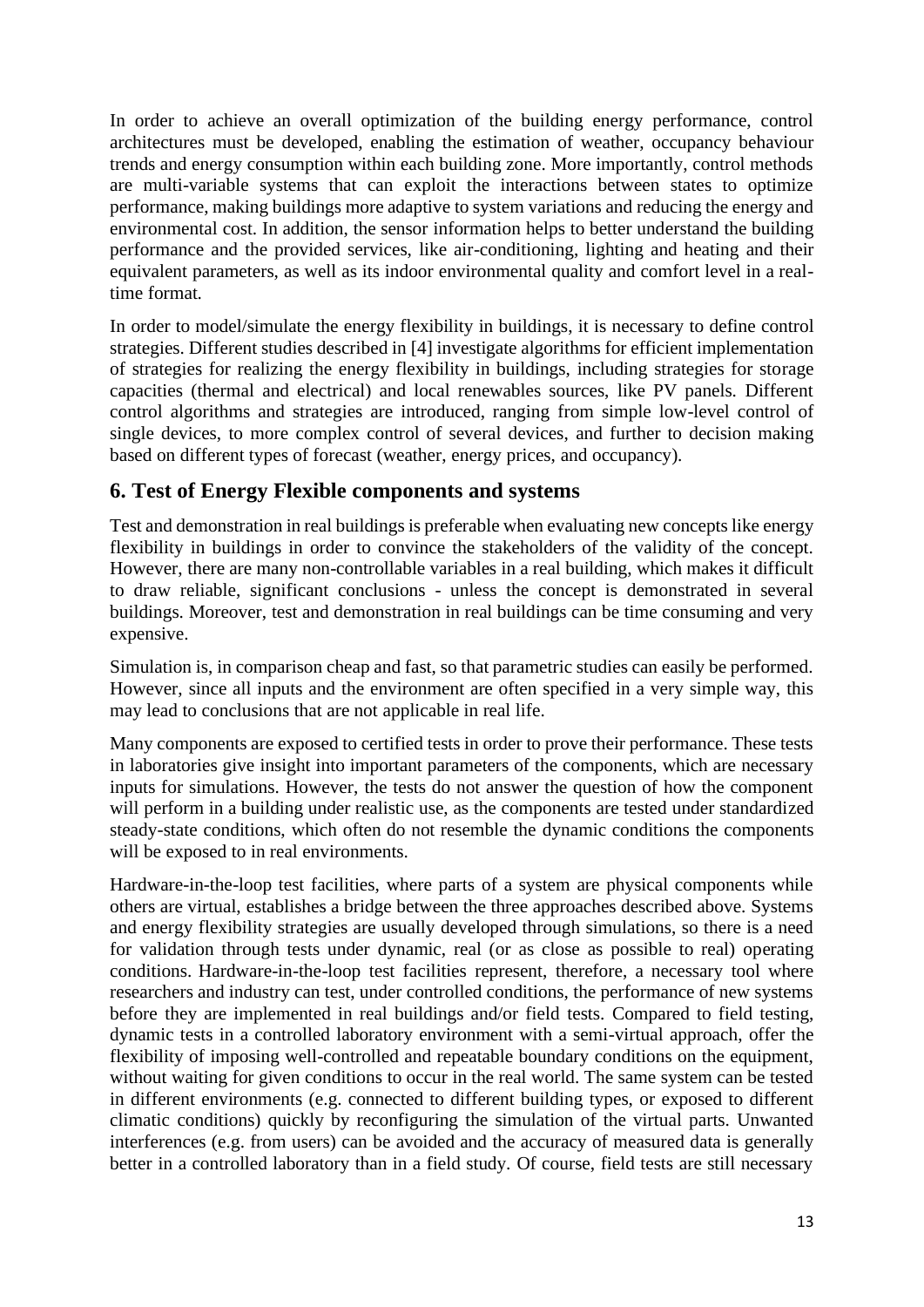for a complete performance assessment, but semi-virtual testing allows going further than conventional laboratory tests at a fraction of the cost of a pilot project.

During Annex 67 nine facilities around the world (Belgium, Canada, Denmark, Finland Germany, Norway, Spain and Switzerland – listed in Table 3) specially conceived to test control strategies and the combination of components under controllable, yet realistic, conditions have been documented [9]. Eight out of the nine test facilities use the hardware-in-the-loop concept while the last is a Living Lab being a zero energy house.

During Annex 67 experiments for investigation of energy flexibility of components and systems have with success been carried out in six of the test facilities mentioned in Table 3 and have been documented in [5]. Valuable insight into how to run hardware-in-the-loop test facilities with regards to gaining knowledge of the performance of different types of systems aiming at providing energy flexibility services to the energy networks have been obtained. Based on this recommendation on how to test energy flexibility have been given in [5]. Figure 6 shows and example of a Hardware-in-the-loop test facility – at IREC, Spain.

| <b>Name</b>                | <b>Managed by</b>                              | <b>Location</b>      |
|----------------------------|------------------------------------------------|----------------------|
| <b>SEILAB</b>              | IREC - Catalonia Institute for Energy Research | Tarragona, Spain     |
| <b>Energy Smart Lab</b>    | IREC - Catalonia Institute for Energy Research | Barcelona, Spain     |
| <b>NZEB Emulator</b>       | VTT / Aalto University                         | Espoo, Finland       |
| <b>EnergyVille labs</b>    | EnergyVille (VITO, KU Leuven, IMEC)            | Genk, Belgium        |
| <b>OPSYS test rig</b>      | Danish Technological Institute (DTI)           | Taastrup, Denmark    |
| <b>ZEB Living Lab</b>      | NTNU / SINTEF                                  | Trondheim, Norway    |
| Semi-Virtual               | Polytechnique Montréal                         | Montréal, Canada     |
| Laboratory                 |                                                |                      |
| <b>Energy Research Lab</b> | Institute Energy in Building, FHNW             | Muttenz, Switzerland |
| <b>Test Lab Heat Pumps</b> | Fraunhofer Institute for Solar Energy Systems  | Freiburg, Germany    |
| and Chillers               |                                                |                      |

Table 3. The test facilities hosted by participants in IEA EBC Annex 67.



Figure 6. The general layout of the Semi-virtual Energy Integration Laboratory test facility at IREC, Spain [5].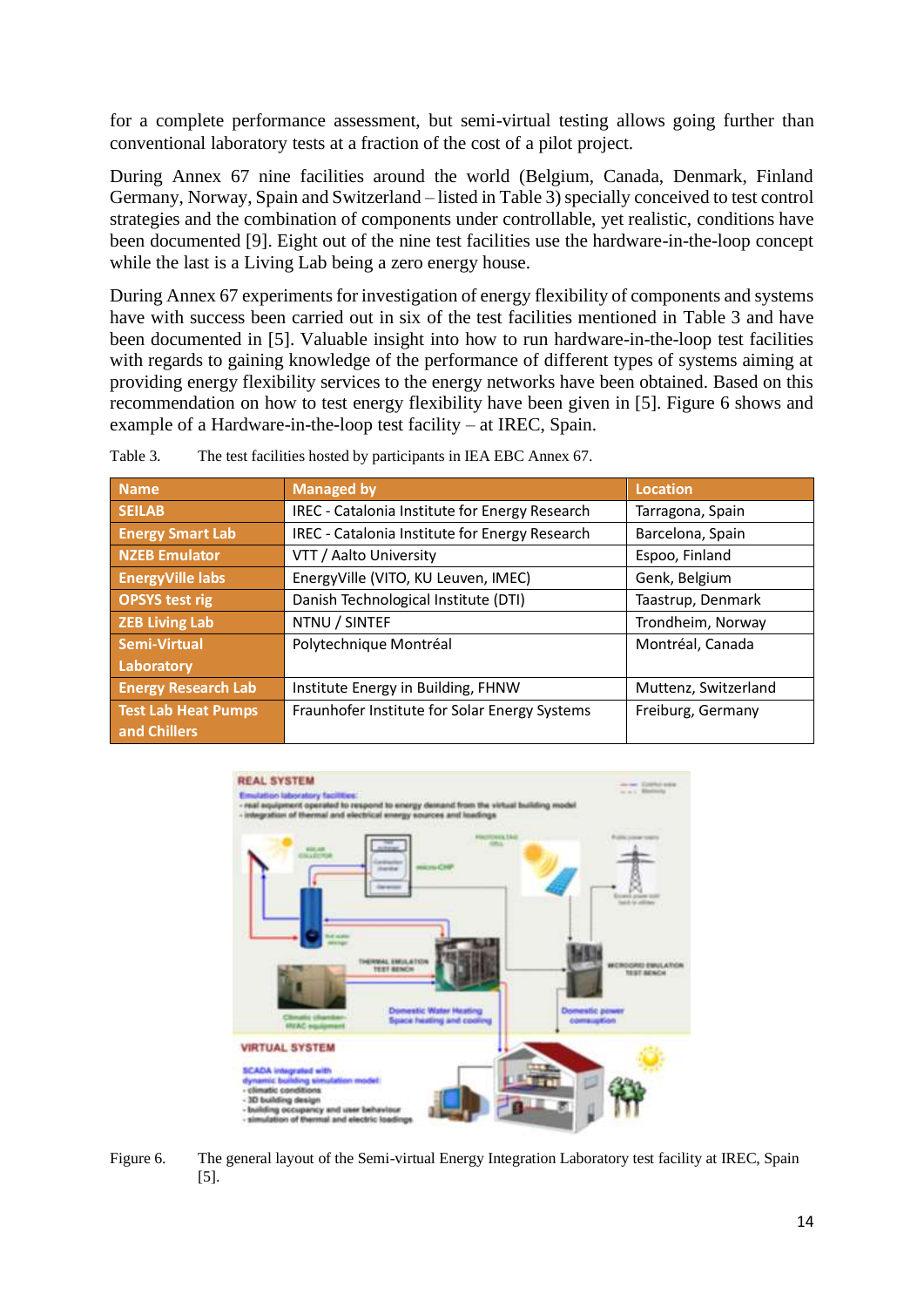### **7. Examples of Energy Flexibility from buildings**

In order to investigate the different possibilities to obtain and control energy flexibility from buildings the participants of Annex 67 have studied several specific cases either by modelling or by measuring in real buildings or systems. 33 case studies have been documented in [6], [4] and [10]. As energy flexibility from buildings for most is a new concept, well documented examples will often be easier to comprehend than theoretical descriptions of this very complex area.

The 33 case studies covers a broad variety of the building typologies, energy systems, sources of flexibility and control strategies highlighted in Table 4. The technologies of the four categories in Table 4 are mixed in many different ways in the 33 case studies, which makes this collection of case studies of energy flexibility in buildings a unique source for inspiration.

| Table 4. | Brief introduction to the features dealt with in the 33 documented Annex 67 flexibility case studies. |  |
|----------|-------------------------------------------------------------------------------------------------------|--|
|          |                                                                                                       |  |

| <b>Category</b>                 | <b>Icon</b> | <b>Technology</b>        | <b>Explanation</b>                                                                                                                                                                                                                                                                                                                                                     |
|---------------------------------|-------------|--------------------------|------------------------------------------------------------------------------------------------------------------------------------------------------------------------------------------------------------------------------------------------------------------------------------------------------------------------------------------------------------------------|
|                                 |             | Single-family house      | Only one single house or a flat is considered                                                                                                                                                                                                                                                                                                                          |
|                                 |             | Multi-family house       | The considered building is a multi-family building with<br>a number of flats                                                                                                                                                                                                                                                                                           |
| <b>Building</b><br>typology     |             | Non-residential building | These buildings are in this report offices or multi-use<br>e.g. university buildings                                                                                                                                                                                                                                                                                   |
|                                 |             | Cluster of buildings     | The flexibility of several buildings are considered at<br>an aggregated level. The buildings can either be<br>located physically next to each other or not be<br>physically connected but have the same aggregator<br>controlling their energy flexibility - e.g. buildings with<br>the same type of heating system e.g. a heat pump,<br>and are controlled as a group |
| <b>Energy</b><br>system         |             | Heat pump                | The utilized heat pumps are located in the buildings<br>and may both be ground source or air source heat<br>pumps                                                                                                                                                                                                                                                      |
|                                 |             | <b>District heating</b>  | Is considered in the sense, that the building(s) heat<br>demand is covered by district heating via typically a<br>heat exchanger in the building                                                                                                                                                                                                                       |
|                                 |             | Other HVAC system        | This includes any other ventilation and/or cooling<br>systems                                                                                                                                                                                                                                                                                                          |
|                                 |             | PV                       | PV systems located at the building make the building<br>a prosumer, which may put extra stress on the grid<br>when they export electricity to the grid                                                                                                                                                                                                                 |
| <b>Source of</b><br>flexibility |             | Constructions            | The thermal mass of the building (walls, floors,<br>ceilings but also furniture) are utilised to store heat                                                                                                                                                                                                                                                            |
|                                 |             | Thermal storage          | Thermal storage are here both DHW tanks, buffer<br>tanks in space heating and cooling systems but also<br>swimming pools or PCM storage                                                                                                                                                                                                                                |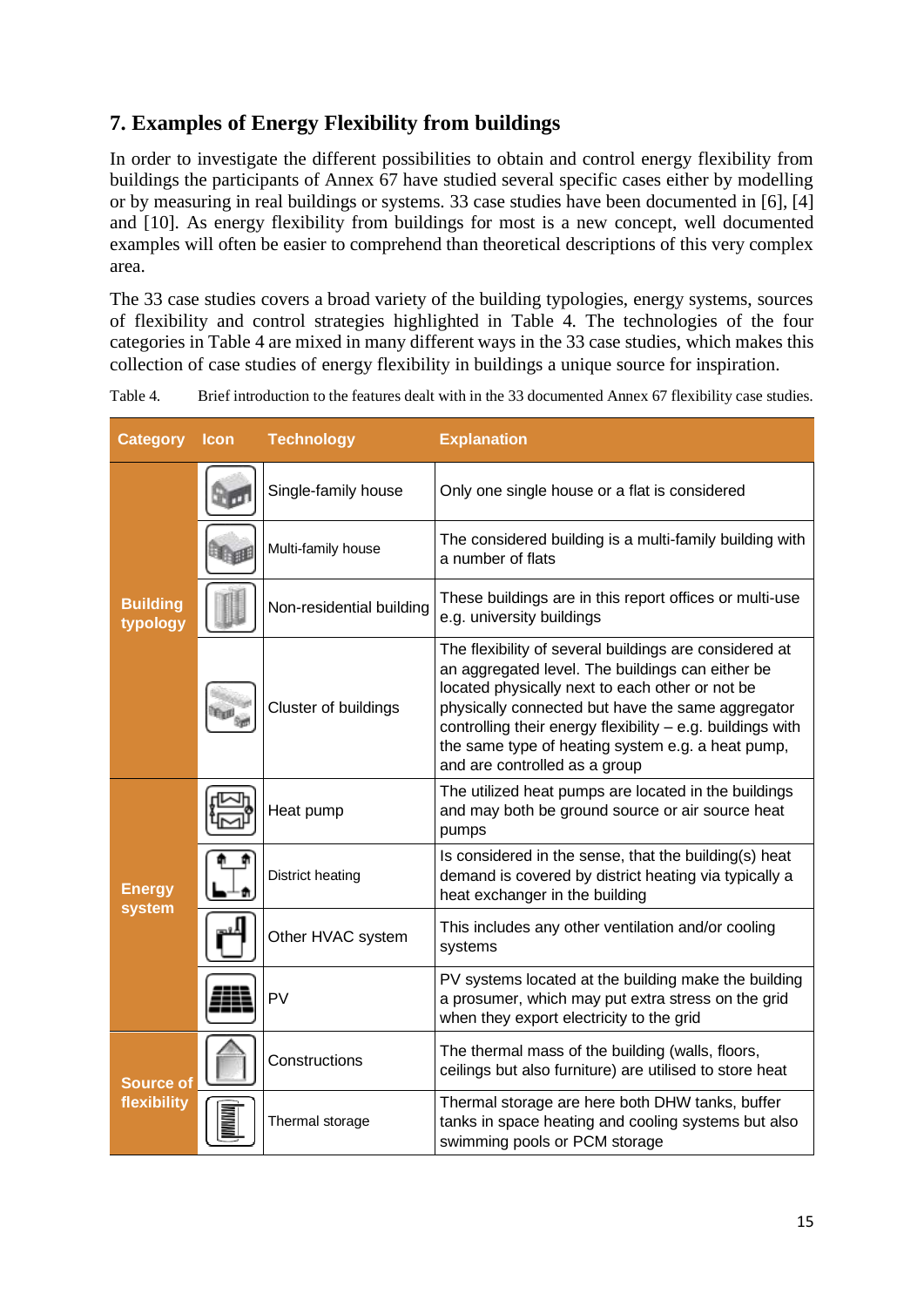| <b>Category</b>                 | <b>Icon</b> | <b>Technology</b> | <b>Explanation</b>                                                                                                                                                                                                                                                                                                                                                                                                                                                                                     |
|---------------------------------|-------------|-------------------|--------------------------------------------------------------------------------------------------------------------------------------------------------------------------------------------------------------------------------------------------------------------------------------------------------------------------------------------------------------------------------------------------------------------------------------------------------------------------------------------------------|
| <b>Source of</b><br>flexibility |             | <b>Battery</b>    | Batteries may both be a stationary battery in the<br>building (e.g. in connection with a PV system) or the<br>battery of an electrical vehicle owned by the user of<br>the building                                                                                                                                                                                                                                                                                                                    |
|                                 |             | Fuel switch       | Energy flexibility obtained in a building, which has two<br>or more energy systems covering the same demand<br>$-$ e.g. a gas boiler and a heat pump                                                                                                                                                                                                                                                                                                                                                   |
| <b>Control</b><br>system        |             | Rule based        | Traditional control where the energy service systems<br>are controlled by a set of predefined rules. A<br>traditional PI thermostat is a simple rule based<br>controller                                                                                                                                                                                                                                                                                                                               |
|                                 |             | Model based       | The controller is based on a model of the energy<br>demand of the building in the form of a white box<br>model (e.g. TRNSYS), a grey box model (typically a<br>low order RC (resistance-capacitance) model) or a<br>black box model (where the model is generated from<br>measurements and the parameters of the model give<br>no direct physical meaning). Model based controllers<br>give the possibility of applying forecasts and can<br>thereby make them more efficient but also more<br>complex |

### **8. Conclusion**

With respect to the objectives listed under Background, Annex 67 has:

- developed a methodology for characterisation energy flexibility from buildings and decided on a common way of referring to energy flexibility in buildings;
- increased the knowledge on the acceptance, motivation and barriers for the involved stakeholders around energy flexible buildings. Knowledge which is important when introducing energy flexibility in real buildings;
- documented 33 cases of different ways of obtaining and controlling energy flexibility in buildings and clusters of buildings and determined the potential available energy flexibility;
- mainly investigated energy flexibility in single buildings, however, the aggregated energy flexibility from clusters of buildings have also been studied in some cases. It has further been shown that different types of buildings performs better in some energy networks than in others depending on the actual mix of renewable energy sources in the actual network;
- tested energy flexibility in Hardware-in-the-loop test facilities and in some field studies.

Annex 67 is, therefore, a major step forward in making energy flexible buildings an important asset for the future energy networks.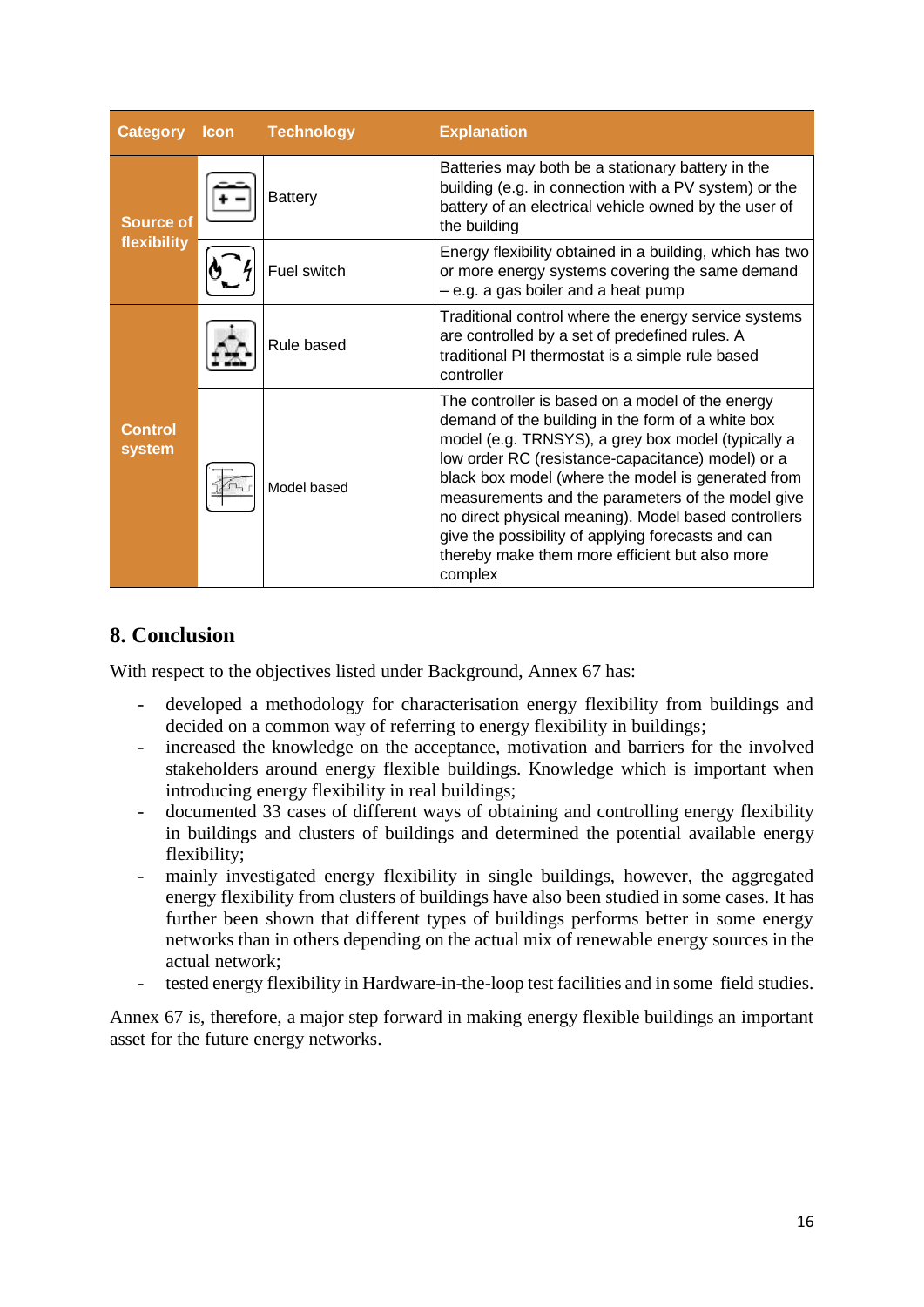# Project Participants

| Austria         | AEE - Institut für Nachhaltige Technologien<br>Vienna University of Technology                                                                                                                                            |
|-----------------|---------------------------------------------------------------------------------------------------------------------------------------------------------------------------------------------------------------------------|
| Belgium         | <b>BBRI</b><br><b>KU</b> Leuven<br><b>VITO</b><br>EnergyVille                                                                                                                                                             |
| Canada          | Polytechnique Montréal<br>Concordia                                                                                                                                                                                       |
| P.R. China      | <b>Tsinghua University</b><br>Hong Kong Polytechnic University                                                                                                                                                            |
| Denmark         | Danish Technological Institute<br><b>Aalborg University</b><br><b>Technical University of Denmark</b><br>University of Southern Denmark<br>Neogrid Technologies ApS<br><b>Aarhus University</b>                           |
| Finland         | VTT Technical Research Centre of Finland<br><b>Aalto University</b>                                                                                                                                                       |
| France          | Saint-Gobain Research Paris<br>La Rochelle University                                                                                                                                                                     |
| Germany         | Fraunhofer Institut für Solare Energiesysteme ISE<br>Fraunhofer Institute for Energy Economics and Energy System<br><b>Technology IEE</b><br>University Wuppertal<br><b>RWTH Aachen University</b><br>Fraunhofer IOSB-AST |
| Ireland         | University College Dublin<br>United Technologies Research Centre Ireland Ltd. (UTRC)                                                                                                                                      |
| Italy           | <b>EURAC</b> research                                                                                                                                                                                                     |
| The Netherlands | Eindhoven University of Technology<br>Delft University of Technology                                                                                                                                                      |
| Norway          | <b>SINTEF</b><br>Norwegian University of Science and Technology (NTNU)                                                                                                                                                    |
| Portugal        | Universidade Nova de Lisboa<br>National Energy and Geology Laboratory (LNEG)                                                                                                                                              |
| Spain           | Catalonia Institute for Energy Research (IREC)                                                                                                                                                                            |
| Switzerland     | Fachhochschule Nordwestschweiz (FHNW)                                                                                                                                                                                     |
| United Kingdom  | <b>Leeds Beckett University</b>                                                                                                                                                                                           |